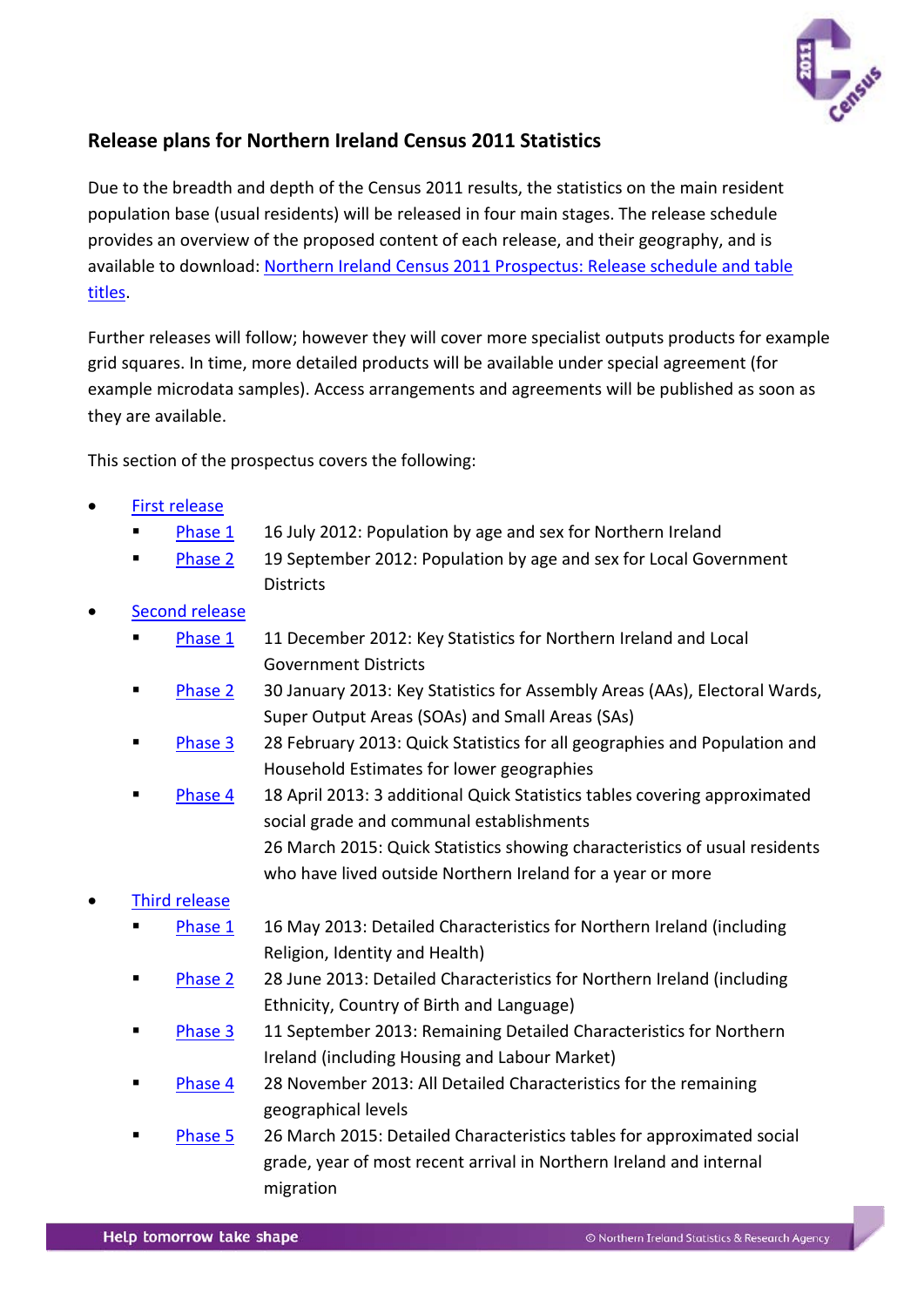

- [Fourth release](#page-8-0)
	- [Phase 1](#page-8-1) 20 March 2014: All Local Characteristics
	- [Phase 2](#page-8-2) 26 March 2015: Local Characteristics tables for approximated social grade
- [Subsequent releases](#page-9-0)
	- [Postcodes Estimates](#page-9-1) 26 September 2013
	- **Census 2011 [statistics for new Local Government Districts](#page-9-2) 30 January 2014**
	- [Census 2011 statistics for Settlement 2015](#page-9-3) 30 July 2015
	- [Census 2011 statistics for District Electoral Areas](#page-9-4) 30 July 2015
	- **[Microdata](#page-11-0)**
	- Origin-Destination
	- [Combined Grid Square Product](#page-12-0) 15 October 2015
	- [Alternative population bases](#page-13-0)
	- [Travel to Work or Place of Study \(DC & LC tables\)](#page-14-0) 26 February 2015
- [UK Census Releases](#page-15-0)
- [Commissioned tables](#page-18-0)
- [Northern Ireland Census 2011 reporting and analysis](#page-17-0)

Statistical commentary, in the form of a statistical bulletin, will appear alongside every major release of Northern Ireland Census 2011 statistics. This will provide description and context around various topics, provide comparability to some previous Census outputs, and highlight further sources of information where applicable.

Northern Ireland Census 2011 statistics will be accompanied by appropriate reference material to ensure that terms and concepts are defined and data are placed in context. Changes and differences in the population will also be shown through data visualisations on th[e Northern](http://www.ninis2.nisra.gov.uk/public/InteractiveMapTheme.aspx?themeNumber=136&themeName=Census%202011)  [Ireland Neighbourhood Information Service](http://www.ninis2.nisra.gov.uk/public/InteractiveMapTheme.aspx?themeNumber=136&themeName=Census%202011) (NINIS) website. Visualisation provides an easily accessible way to identify key changes and compare results across geography and/or through time.

The planned tables may be subject to redesign before release, as a result of the application of statistical disclosure control.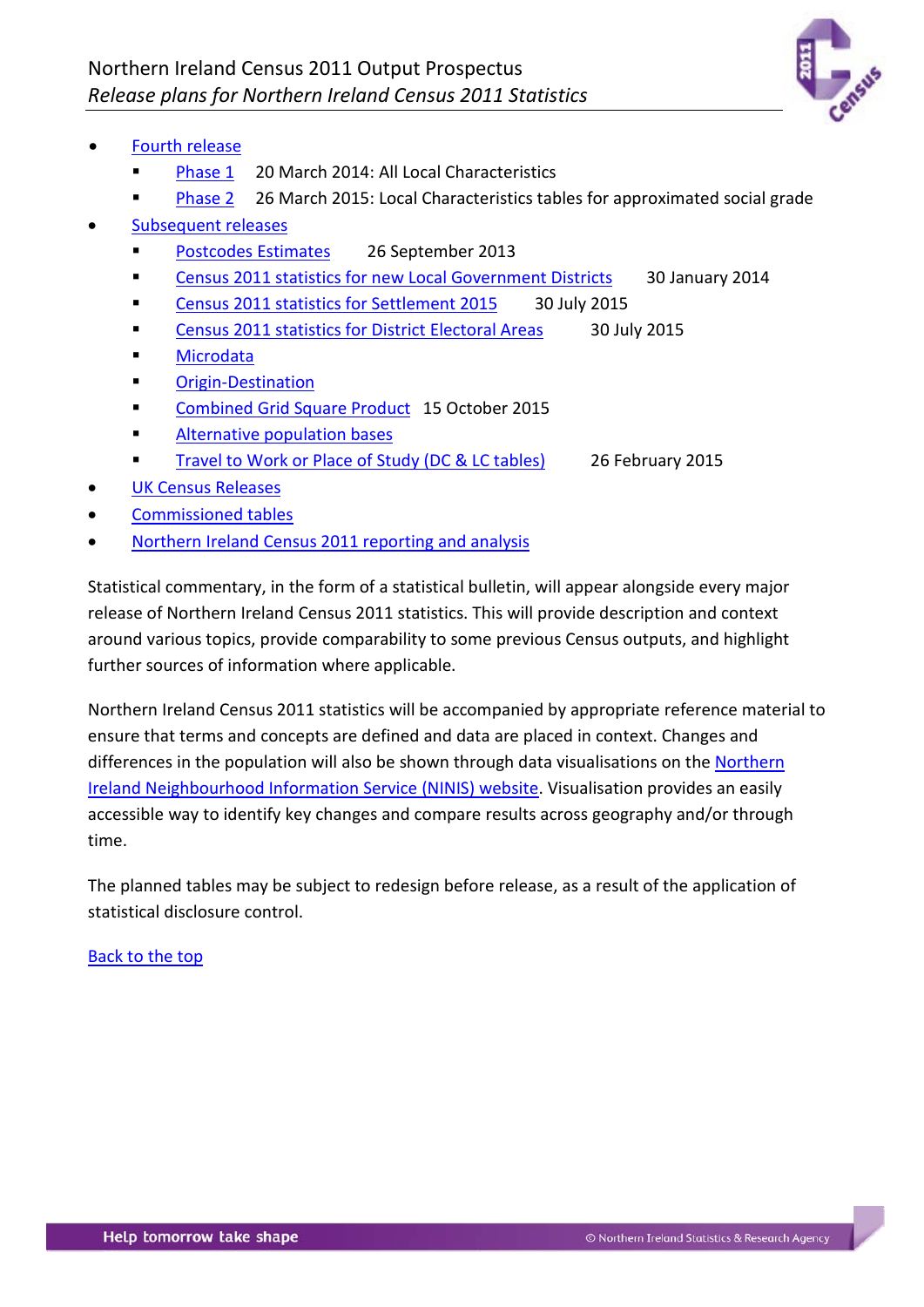

## <span id="page-2-0"></span>**First release of Northern Ireland Census 2011 statistics – Phase 1**

### **Population and Household Estimates from the 2011 Census are available on our [NINIS website](http://www.ninis2.nisra.gov.uk/public/SearchResults.aspx?sk=Demography;Usually;Resident;Population;Census;Population;Statistics&AllAny=1&numToFetch=200&DataInterBoth=1&FromAdvanced=true&dsk=136&dsv=Census%202011&gk=&gv=&sy=1981&ey=2037)**

[Phase 1](http://www.nisra.gov.uk/census/2011/results/population.html) of the first release of statistics from the Northern Ireland Census 2011 was published on 16 July 2012. The statistics and accompanying Statistical Bulletin are available via the Northern Ireland Statistics and Research Agency's (NISRA's) website. The statistics include the following elements:

- Usually resident census day population estimates for Northern Ireland, by single year of age and sex – figures rounded to the nearest 100.
- Estimates of the number of households, household structure and average household size for Northern Ireland – figures rounded to the nearest 100.

NISRA provided visualisation in the form of [population pyramids](http://www.ninis2.nisra.gov.uk/interactivemaps/Census%202011/Population%20Pyramids/NI/1911to2011%20population%20pyramid.svg) alongside phase 1 of the first release of Northern Ireland Census 2011 statistics. The population pyramids allow users to browse statistics, comparing age and sex distributions for Northern Ireland, and to compare demographic statistics from 1911 to 2011.

A [statistical bulletin](http://www.nisra.gov.uk/archive/census/2011/results/population-estimates/statistics-bulletin-16-07-2012.pdf) accompanied phase 1 of the first release of Northern Ireland Census 2011 statistics. This highlighted any key demographic trends, for example changes in the age structure of the population. [Quality assurance](http://www.nisra.gov.uk/archive/census/2011/results/population-estimates/quality-assurance-report-16-07-2012.pdf) and [methodology](http://www.nisra.gov.uk/archive/census/2011/methodology/overview.pdf) reports also accompanied this release of Northern Ireland Census 2011 statistics.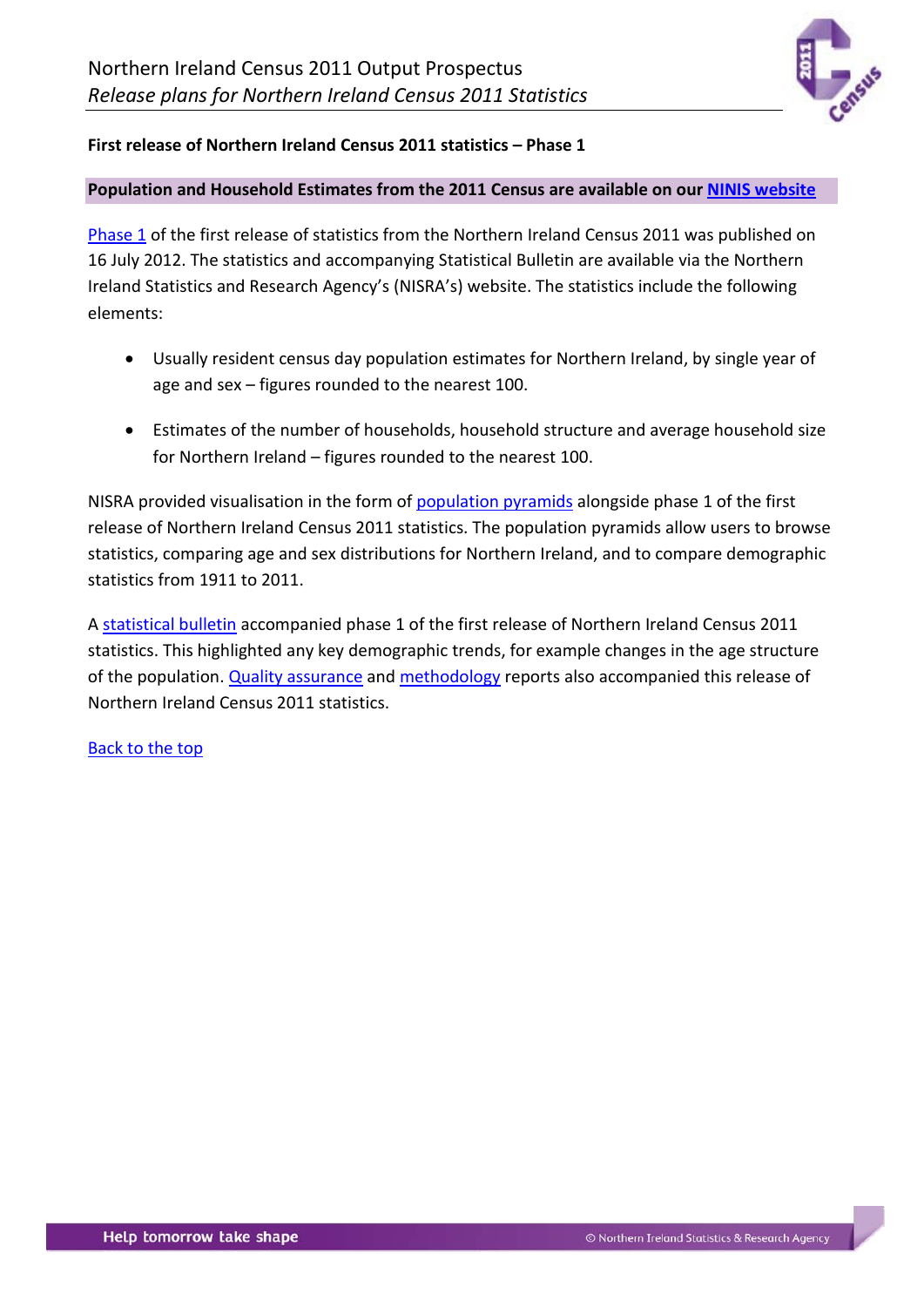

### <span id="page-3-0"></span>**First release of Northern Ireland Census 2011 statistics – Phase 2**

### **Population and Household Estimates from the 2011 Census are available on our [NINIS website](http://www.ninis2.nisra.gov.uk/public/SearchResults.aspx?sk=Demography;Usually;Resident;Population;Census;Population;Statistics&AllAny=1&numToFetch=200&DataInterBoth=1&FromAdvanced=true&dsk=136&dsv=Census%202011&gk=&gv=&sy=1981&ey=2037)**

[Phase 2](http://www.nisra.gov.uk/census/2011/results/population.html) of the first release of statistics from the Northern Ireland Census 2011 was published on 19 September 2012. The statistics, accompanied by a Statistical Bulletin, are again available via NISRA's website. The statistics included the following elements:

- Usually resident census day population estimates for Northern Ireland at Local Government District (LGD), Health and Social Care Trust (HSCT) and Education and Library Board (ELB) level, by single year of age and sex.
- Estimates of the number of households and average household size by the geographic units outlined above.

The statistics published in phase 2 were consistent with those published in phase 1, other than that the estimates are no longer rounded. The minor effect of moving from rounded to unrounded output was summarised in an [accompanying note.](http://www.nisra.gov.uk/archive/census/2011/results/population-estimates/northern-ireland-report-note.pdf)

Again NISRA have provided data visualisation alongside phase 2 of the first release of Northern Ireland Census 2011 statistics.

A [statistical bulletin](http://www.nisra.gov.uk/archive/census/2011/results/population-estimates/statistics-bulletin-19-09-2012.pdf) also accompanied phase 2 of the first release of Northern Ireland Census 2011 statistics. Again this highlighted any key changes over time. A further [quality assurance report](http://www.nisra.gov.uk/archive/census/2011/results/population-estimates/quality-assurance-report-19-09-2012.pdf) accompanied this phase of the first release of Northern Ireland Census 2011 statistics.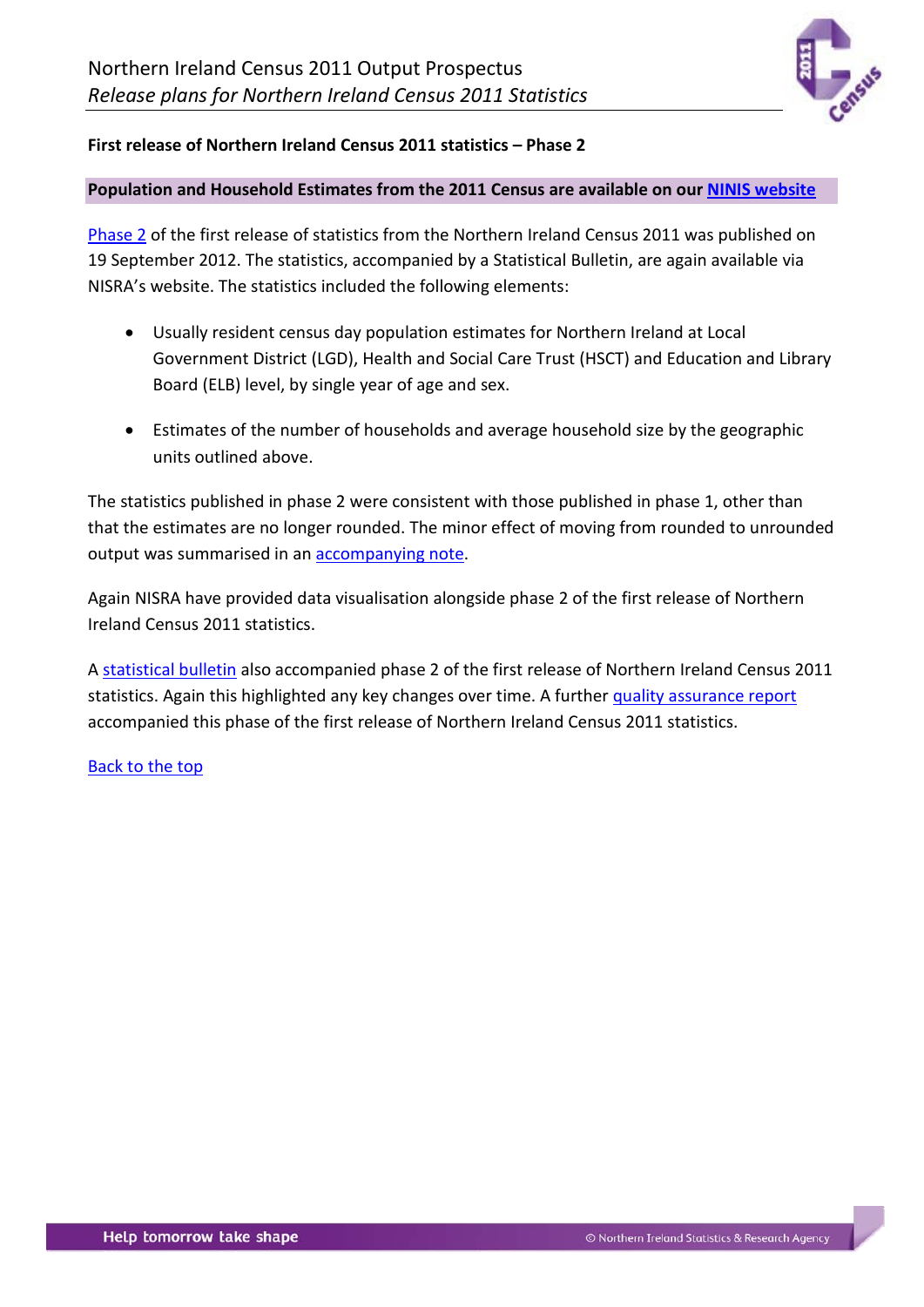

### <span id="page-4-0"></span>**Second release of Northern Ireland Census 2011 statistics – Phase 1**

### **Key Statistics from the 2011 Census are available on our [NINIS website](http://www.ninis2.nisra.gov.uk/public/SearchResults.aspx?sk=KS*&AllAny=1&numToFetch=200&DataInterBoth=1&FromAdvanced=true&dsk=136&dsv=Census%202011&gk=&gv=&sy=1981&ey=2037)**

### **Key Statistics**

[Phase 1](http://www.nisra.gov.uk/census/2011/results/key-statistics.html) of the second release of statistics from the Northern Ireland Census 2011 was published at 9.30am on 11 December 2012.

This phase included all Key Statistics tables for Northern Ireland, the Local Government Districts (LGDs), the Health and Social Care Trusts (HSCTs), the Education and Library Boards (ELBs) and NUTS level III (European Union Nomenclature of Units for Territorial Statistics).

The release was accompanied by a [press release,](http://www.nisra.gov.uk/archive/census/2011/results/key-statistics/press-release-11-12-2012.pdf) a [statistical bulletin](http://www.nisra.gov.uk/archive/census/2011/results/key-statistics/statistics-bulletin-11-12-2012.pdf) and some interactive content, including maps and was disseminated via the Northern Ireland Neighbourhood Information Service (NINIS). A number of other products provide supporting information for Phase 1 of the second release and are available on the [NISRA website.](http://www.nisra.gov.uk/census/2011/results/key-statistics.html)

As the datasets are developed and quality assured some changes or amendments have become necessary due to statistical disclosure control and data utility. Some of the Key Statistics tables may differ from the layouts previously provided on the NISRA website. NISRA consulted with census users about requirements for the output of Northern Ireland Census 2011 statistics and consequently the vast majority of 2001 Census outputs were carried forward and repeated in 2011. This is for comparability and continuity purposes, and takes account of user satisfaction with the design of the 2001 statistics. The statistics in the second release correspond to the 2001 Census Key Statistics tables produced for mostly univariate information (as counts and percentages) and the 2001 Univariate tables.

## <span id="page-4-1"></span>**Second release of Northern Ireland Census 2011 statistics – Phase 2**

### **Key Statistics from the 2011 Census are available on our [NINIS website](http://www.ninis2.nisra.gov.uk/public/SearchResults.aspx?sk=KS*&AllAny=1&numToFetch=200&DataInterBoth=1&FromAdvanced=true&dsk=136&dsv=Census%202011&gk=&gv=&sy=1981&ey=2037)**

[Phase 2](http://www.nisra.gov.uk/census/2011/results/key-statistics.html) of the second release of statistics from the Northern Ireland Census 2011 was published at 9.30am on 30 January 2013.

This phase included the Key Statistics tables for the remaining geographical levels and this included Assembly Areas (AAs), Electoral Wards, Super Output Areas (SOAs) and Small Areas (SAs). It was accompanied by a short [press release.](http://www.nisra.gov.uk/archive/census/2011/results/key-statistics/press-release-30-01-2013.pdf)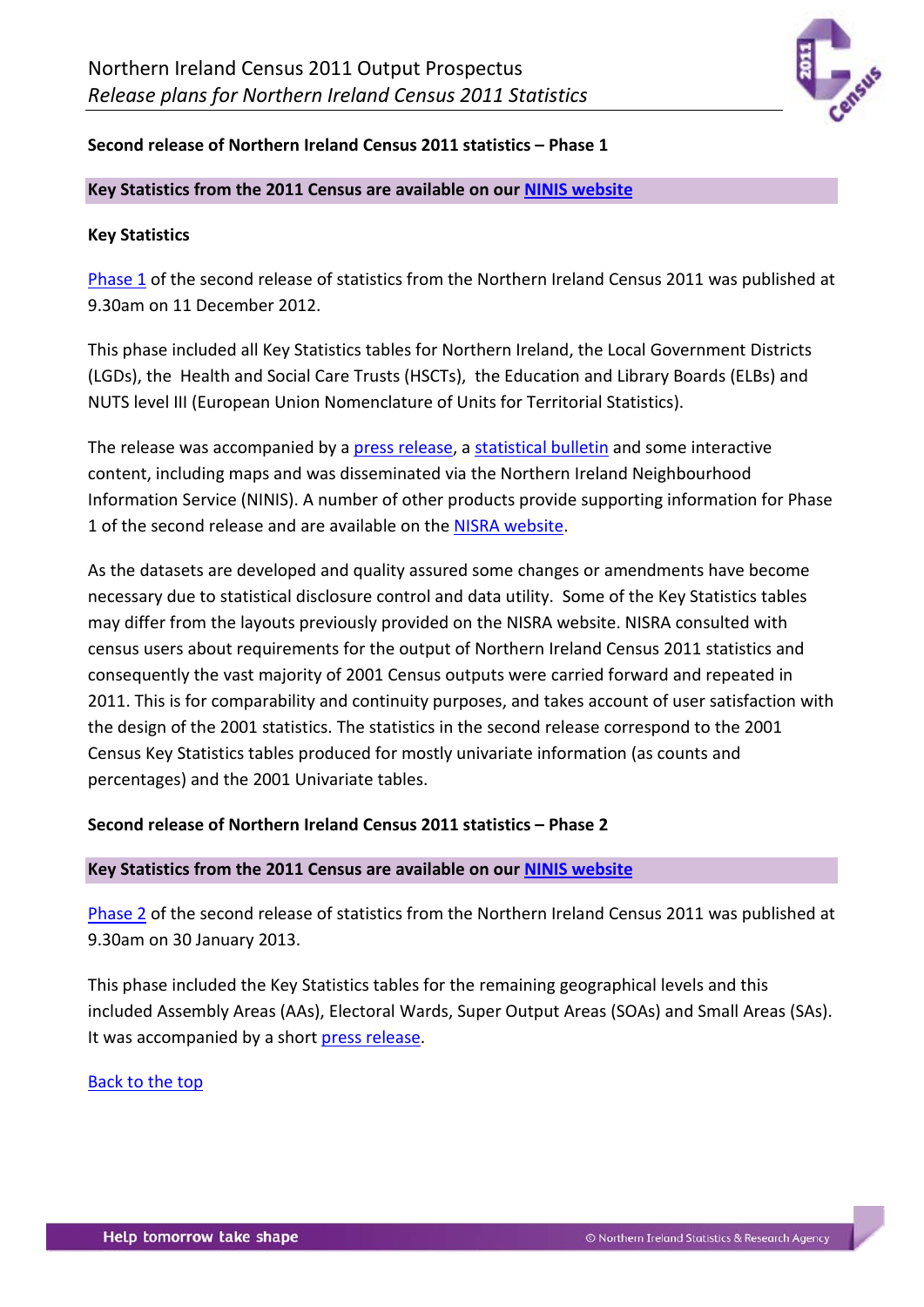

### <span id="page-5-0"></span>**Second release of Northern Ireland Census 2011 statistics – Phase 3**

### **Quick Statistics from the 2011 Census are available on our [NINIS website](http://www.ninis2.nisra.gov.uk/public/Theme.aspx?themeNumber=136&themeName=Census%202011)**

### **Quick Statistics**

[Phase 3](http://www.nisra.gov.uk/census/2011/results/quick-statistics.html) of the second release of statistics from the Northern Ireland Census 2011 was published at 9.30am on 28 February 2013.

This phase included all Quick Statistics tables for Northern Ireland, Local Government Districts (LGDs), the Health and Social Care Trusts (HSCTs), Education and Library Boards (ELBs), NUTS level III (European Union Nomenclature of Units for Territorial Statistics), Assembly Areas (AAs), Electoral Wards, Super Output Areas (SOAs) and Small Areas (SAs) along with Population and Household Estimates for lower level geographies.

These tables are equivalent to the Univariate (UV) tables produced in 2001.

In the same way as with the Key Statistics tables, the Quick Statistics tables where developed and quality assured some changes or amendments have become necessary due to statistical disclosure control and data utility. Therefore the layouts of the Quick Statistics outputs may differ from those already published on the NISRA website.

### **Additional Quick Statistics Tables**

### **Additional Quick Statistics from the 2011 Census are available on our [NINIS website](http://www.ninis2.nisra.gov.uk/public/SearchResults.aspx?sk=QS413NI;QS414NI;QS611NI&AllAny=2&numToFetch=200&DataInterBoth=1&FromAdvanced=true&dsk=136&dsv=Census%202011&gk=&gv=&sy=1981&ey=2037)**

<span id="page-5-1"></span>[Phase 4,](http://www.nisra.gov.uk/census/2011/results/quick-statistics.html) due to ongoing quality assurance work it was not possible to publish three Quick Statistics tables along with the main Quick Statistics release on 28 February 2013.

These three tables were published, on NINIS, on 18 April 2013 at all geographical levels down to Small Area (SA). These tables are:

- Communal Establishment Management and Type Communal Establishments: QS413NI
- Communal Establishment Management and Type Usual Residents: QS414NI
- Approximated Social Grade Household Reference Person (HRP) Aged 16 to 64: QS611NI

On 26 March 2015 at 9.30am 6 additional Quick Statistics tables were published. These tables show characteristics of usual residents who have lived outside Northern Ireland for a continuous period of a year or more.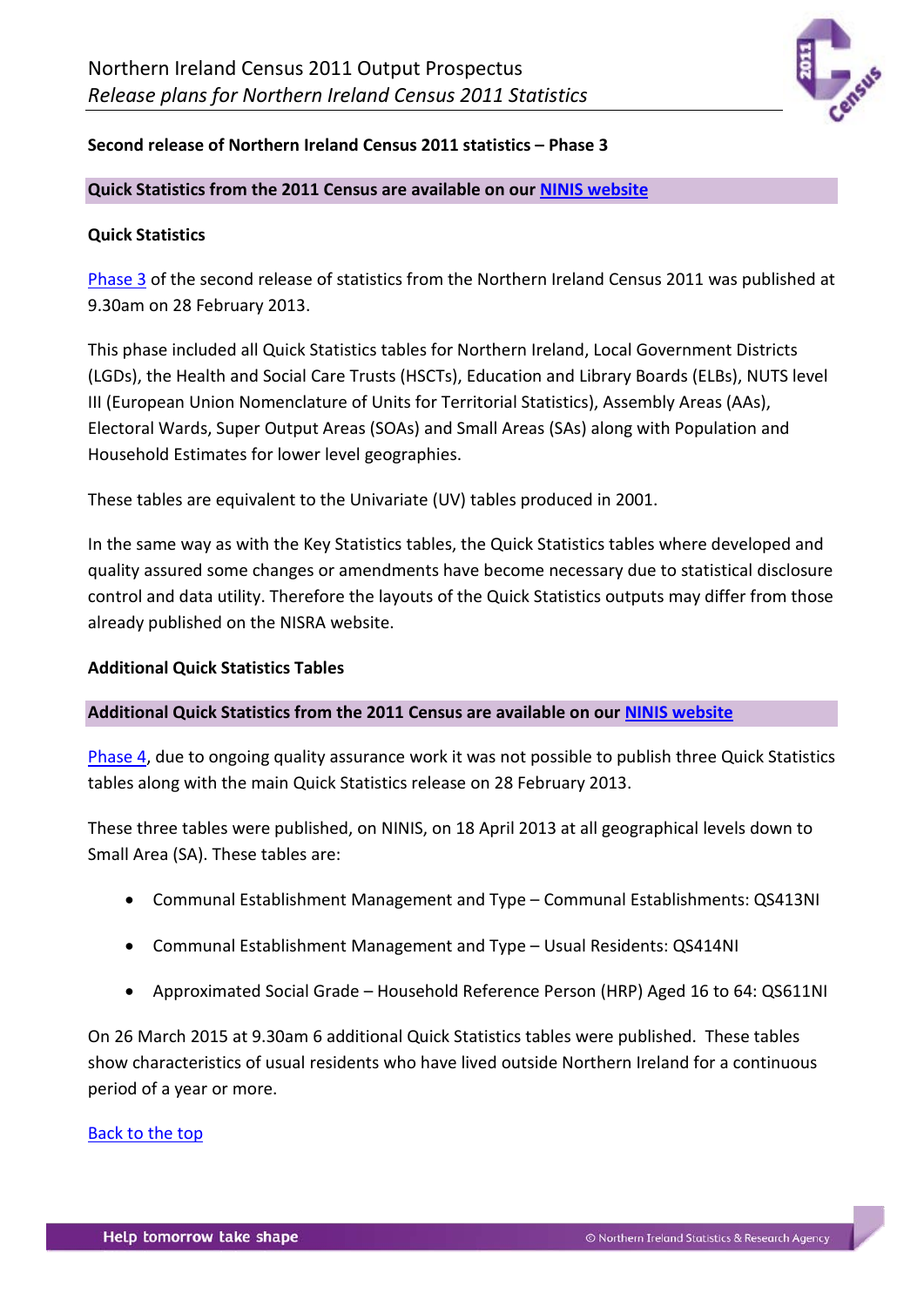

### <span id="page-6-0"></span>**Third release of Northern Ireland Census 2011 statistics**

### **Detailed Characteristics Statistics from the 2011 Census are available on our [NINIS website](http://www.ninis2.nisra.gov.uk/public/Theme.aspx?themeNumber=136&themeName=Census%202011)**

**In light of users' reaction, and having considered the data, a decision was made to swap the order of the third and fourth releases. The third release contains the Detailed Characteristics tables and the fourth release the Local Characteristics tables.**

### **Detailed Characteristics statistics**

The third release of Northern Ireland Census 2011, Detailed Characteristics (DC) statistics which are more detailed multivariate tables (cross tabular format), commenced on 16 May 2013. This release was released in topic based phases. Further information on the scheduling and content is given below. As with the previous releases of Northern Ireland Census 2011 statistics, release 3 will be published in phases:

- <span id="page-6-1"></span>• [Phase 1](http://www.nisra.gov.uk/census/2011/results/detailed-characteristics.html) was released at 9.30am on 16 May 2013 and contained DC tables that focused on Religion, Identity and Health. There were also a small number of tables on Irish and Ulster-Scots. Phase 1 tables were at the Northern Ireland level.
- <span id="page-6-2"></span>• [Phase 2](http://www.nisra.gov.uk/census/2011/results/detailed-characteristics.html) was released at 9.30am on 28 June 2013. This phase contained DC tables at the Northern Ireland level primarily focused around Ethnicity, Country of Birth and Language.
- <span id="page-6-3"></span>• [Phase 3](http://www.nisra.gov.uk/census/2011/results/detailed-characteristics.html) was published at 9.30am on 11 September 2013. This contained the remaining DC tables at the Northern Ireland level. This concluded the publication of DC tables at the Northern Ireland level and contained tables on a few topics such as Labour Market and Housing.
- <span id="page-6-4"></span>• [Phase 4](http://www.nisra.gov.uk/census/2011/results/detailed-characteristics.html) was published at 9.30am on 28 November 2013. This phase contained all the DC tables at the outstanding geographical levels, including Local Government District (LGD) and Super Output Area (SOA).
- <span id="page-6-5"></span>• [Phase 5](http://www.nisra.gov.uk/census/2011/results/detailed-characteristics.html) was published at 9.30am on 26 March 2015. This release contained Detailed Characteristics(DC) tables for the following topics:
	- **Approximated social grade;**
	- Year of most recent arrival in NI;
	- Internal migration.

[Table layouts](http://www.nisra.gov.uk/archive/census/2011/results/detailed-characteristics-table-layouts.xlsx) for these tables are now available. [Phase 1,](http://www.nisra.gov.uk/archive/census/2011/results/detailed-characteristics/statistics-bulletin-16-05-2013.pdf) [Phase 2](http://www.nisra.gov.uk/archive/census/2011/results/detailed-characteristics/statistics-bulletin-28-06-2013.pdf) and [Phase 3](http://www.nisra.gov.uk/archive/census/2011/results/detailed-characteristics/statistics-bulletin-11-09-2013.pdf) of this release were accompanied by statistical bulletins.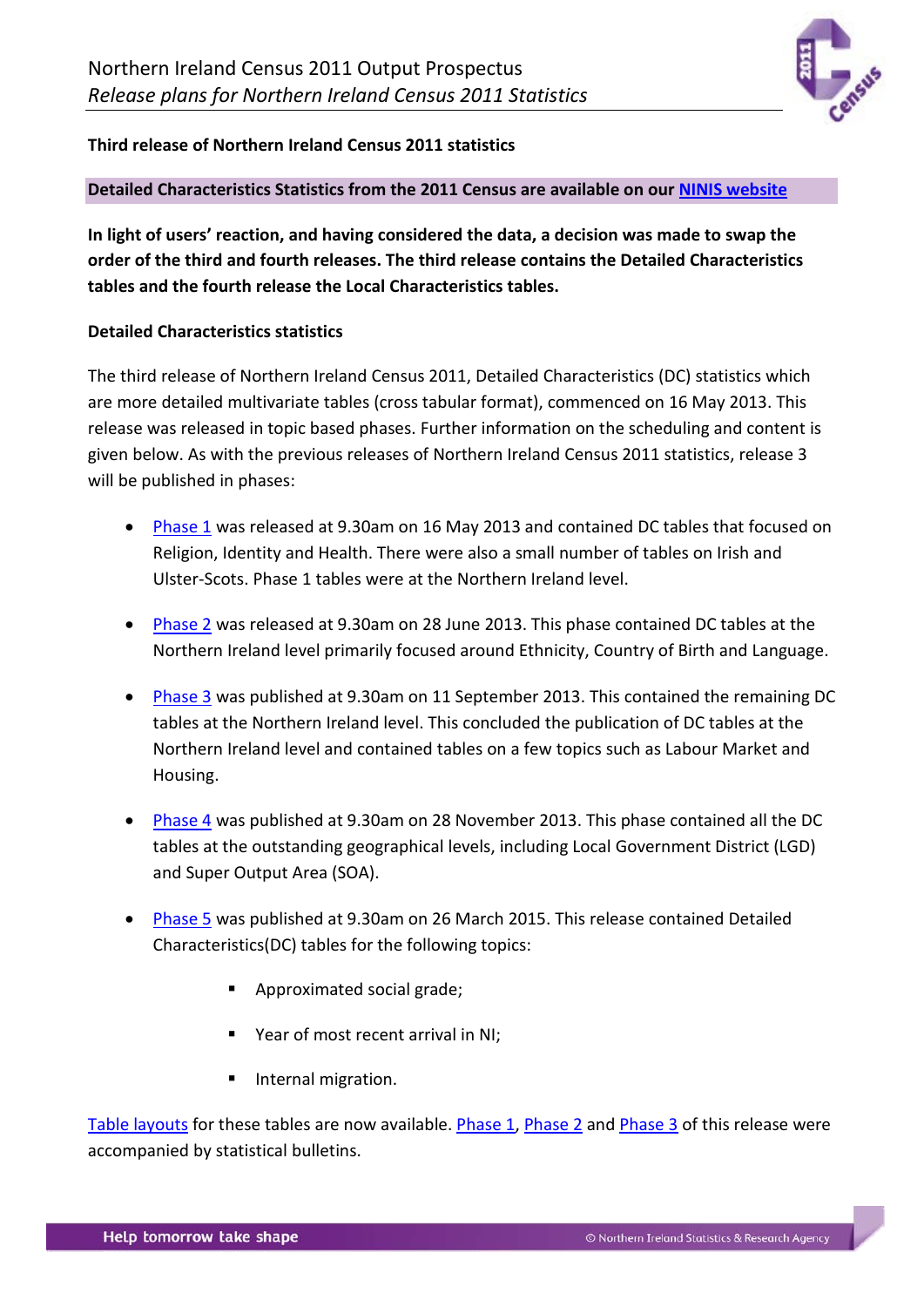

### **Available Geography**

Detailed Characteristics tables are available for Northern Ireland, Local Government Districts (LGDs) and Electoral Wards/Super Output Areas (SOAs), Health and Social Care Trusts (HSCTs), Education and Library Boards (ELBs), NUTS level III (European Union Nomenclature of Units for Territorial Statistics) and Assembly Areas (AAs). It was not possible to produce all Detailed Characteristics tables at all the geographical levels listed above due to statistical disclosure control considerations. A summary of which tables are available for various geographic units is available on the [NISRA website.](http://www.nisra.gov.uk/archive/census/2011/results/detailed-characteristics-table-layouts.xlsx)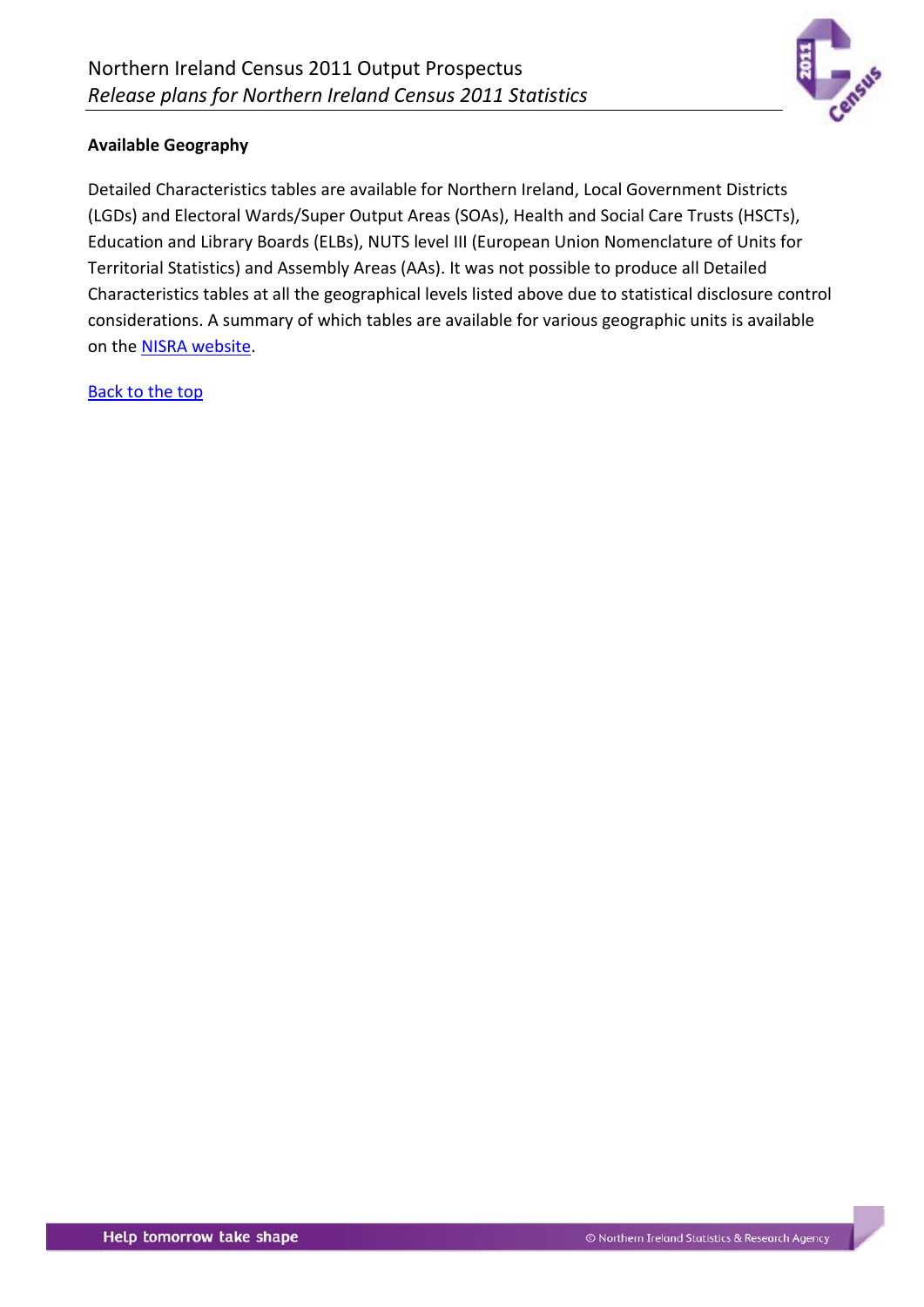

### <span id="page-8-0"></span>**Fourth release of Northern Ireland Census 2011 statistics**

#### **Local Characteristics Statistics from the 2011 Census are available on our [NINIS website](http://www.ninis2.nisra.gov.uk/public/Theme.aspx?themeNumber=136&themeName=Census%202011)**

**The fourth release now comprises of the Local Characteristics tables. This release took place at 9.30am on 20 March 2014. All Local Characteristics were published at this time.**

#### **Local Characteristics statistics**

<span id="page-8-1"></span>[Phase 1](http://www.nisra.gov.uk/census/2011/results/local-characteristics.html) of the fourth release is available for download. This release also contained multivariate tables; however they contain less detail than the Detailed Characteristics statistics in the third release. The reduced level of detail compared to the Detailed Characteristics statistics, reflects the availability of these Local Characteristics statistics at Small Area (SA) level.

The statistics in the fourth release correspond to the 2001 Census Area Statistics (CAS) tables.

[Table layouts](http://www.nisra.gov.uk/archive/census/2011/results/local-characteristics-table-layouts.xlsx) for these tables are now available. Examples of tables include:

- Economic Activity by Sex
- Provision of Unpaid Care by Hours Worked
- Country of Birth by Age
- Occupation by Hours Worked by Sex

#### <span id="page-8-2"></span>**Phase 2**

[Phase 2](http://www.nisra.gov.uk/census/2011/results/local-characteristics.html) was published at 9.30am on 26 March 2015. This included 2 tables on the topic of approximated social grade.

[Table layouts](http://www.nisra.gov.uk/archive/census/2011/results/local-characteristics-table-layouts.xlsx) for these tables are now available.

#### **Available Geography**

In most instances Local Characteristics statistics will be available for all geographies down to Small Area (SA). This will include data for Northern Ireland, Local Government Districts (LGDs), Health and Social Care Trusts (HSCTs), Education and Library Boards (ELBs), NUTS level III (European Union Nomenclature of Units for Territorial Statistics), Electoral Wards/Super Output Areas (SOAs), Assembly Areas (AAs) and Small Areas (SAs).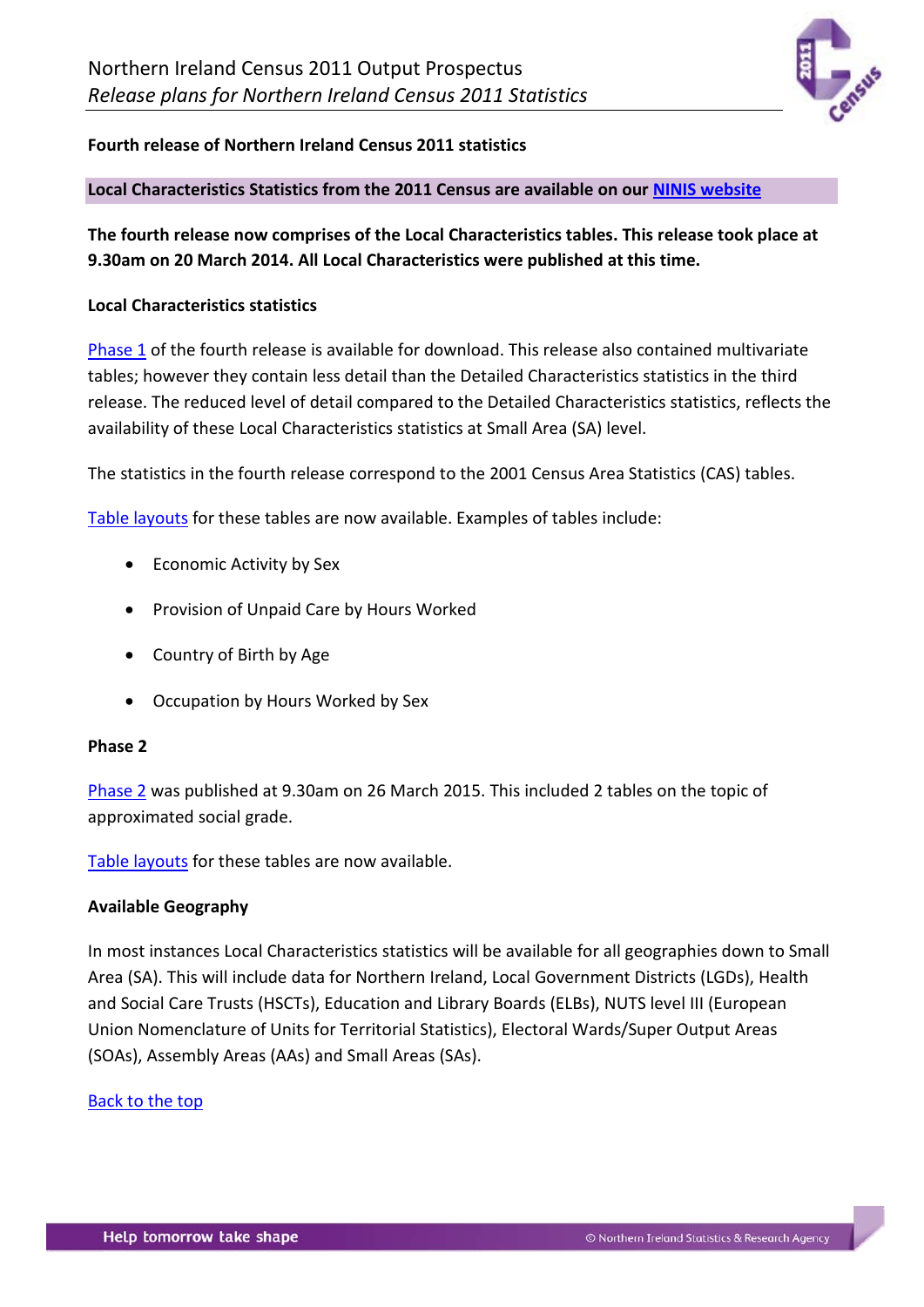

### <span id="page-9-0"></span>**Subsequent releases**

A series of further releases, subsequent to the four main releases of Northern Ireland Census 2011 statistics, are being developed. For a sample of proposed content of subsequent releases, download: [Northern Ireland Census 2011 Prospectus: Release schedule and table titles.](http://www.nisra.gov.uk/census/2011CensusProposedOutputs.html)

#### <span id="page-9-1"></span>**Postcode Estimates**

**Postcode Headcount and Household Estimates from the 2011 Census are available on our [NINIS](http://www.ninis2.nisra.gov.uk/Download/Census%202011_Winzip/2011/Headcount%20and%20Household%20Estimates%20for%20Postcodes.ZIP)  [website](http://www.ninis2.nisra.gov.uk/Download/Census%202011_Winzip/2011/Headcount%20and%20Household%20Estimates%20for%20Postcodes.ZIP)**

[Postcode estimates](http://www.nisra.gov.uk/census/2011/results/postcode.html) for Northern Ireland were published on the NINIS website at 9.30am on 26 September 2013.

This release comprised of a headcount and household estimate for all applicable postcodes in Northern Ireland. The headcount is split by gender. A Small Area (SA) to postcode look up is available from the [Central Postcode Directory](http://www.nisra.gov.uk/geography/postcode.htm) (CPD).

### <span id="page-9-2"></span>**Census 2011 Statistics for New Local Government Districts**

### **Key Statistics from the 2011 Census are available on our [NINIS website](http://www.ninis2.nisra.gov.uk/public/SearchResults.aspx?sk=Key;Statistics*&AllAny=2&numToFetch=200&DataInterBoth=1&FromAdvanced=true&dsk=136&dsv=Census%202011&gk=22&gv=Local%20Government%20District%20(2014)&sy=1981&ey=2037)**

New local government structures (LGD2014), based on 11 Districts composed of 462 wards, and were approved by the Northern Ireland Assembly through the Local Government (Boundaries) Order (Northern Ireland) 2012. These will be the basis of new council administrations from 2015 onwards.

[2011 Census Key Statistics for](http://www.nisra.gov.uk/census/2011/results/key-statistics.html) the new 11 Districts were released at 9.30am on 30 January 2014 and disseminated through the NINIS website.

Statistics for the 11 Districts (LGD2014) are exact aggregates of information available at the Small Area level. For further information see: [A Guidance Note on Census Outputs for the 11 Districts.](http://www.nisra.gov.uk/archive/census/2011/results/new-11-districts.pdf)

### <span id="page-9-3"></span>**Census 2011 Statistics for Settlement 2015**

### **Key Statistics for Settlements from the 2011 Census are available on our [NINIS website](http://www.ninis2.nisra.gov.uk/public/SearchResults.aspx?sk=(Settlement;2015)&AllAny=1&numToFetch=200&DataInterBoth=1&FromAdvanced=true&dsk=136&dsv=Census%202011&gk=23&gv=Settlement%20(2015)&sy=1981&ey=2037)**

At 9.30am on 26 March 2015 the [headcount and household estimates](http://www.nisra.gov.uk/census/2011/results/settlements.html) were published for Settlements (Settlement 2015) in Northern Ireland.

<span id="page-9-4"></span>On 30 July 2015 at 9.30am [Key Statistics for Settlements](http://www.nisra.gov.uk/census/2011/results/key-statistics.html) in Northern Ireland were released. This included 45 Key Statistics tables for settlements with 500 or more usual residents.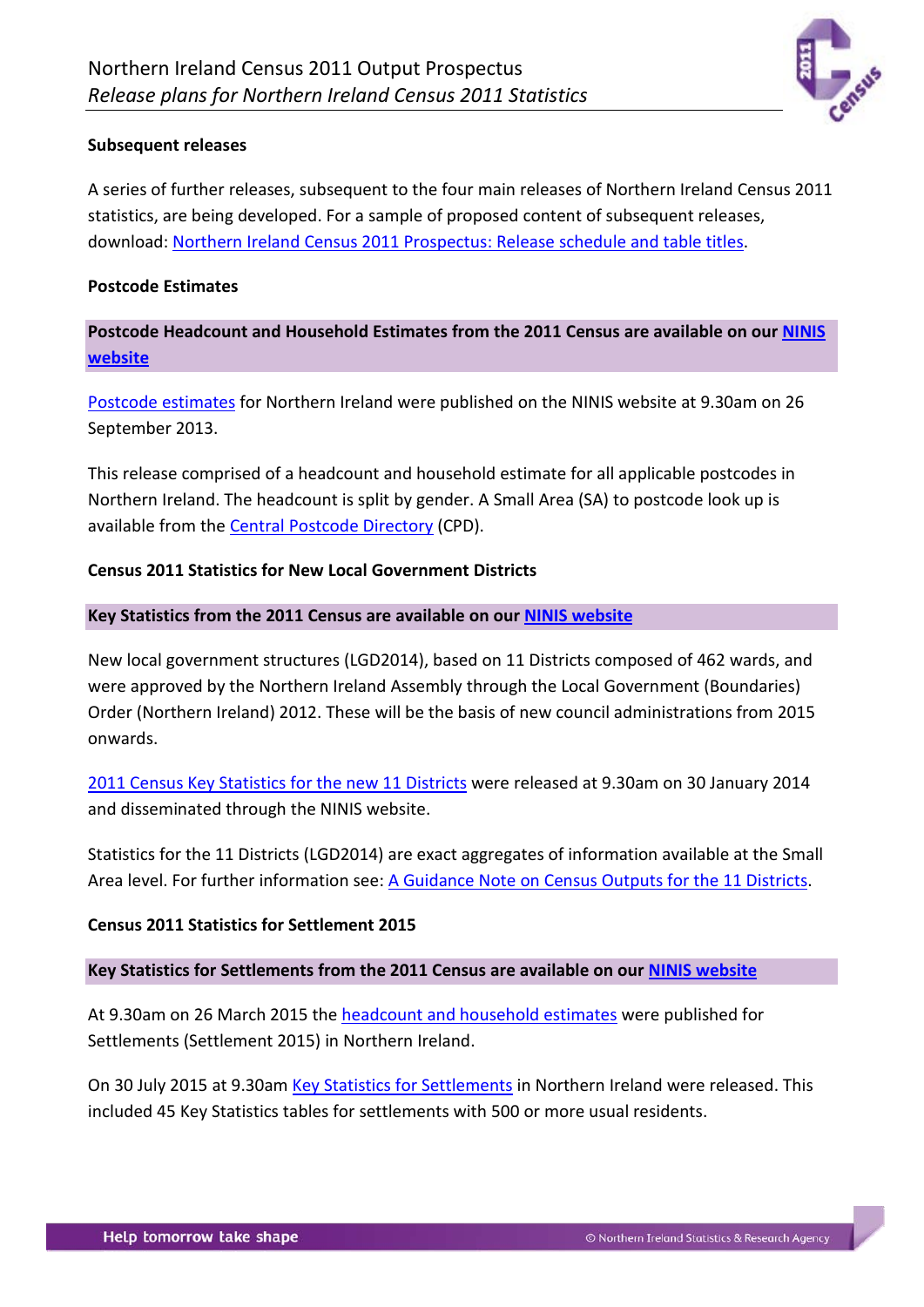

### **Census 2011 Statistics for District Electoral Areas**

### **District Electoral Area information from the 2011 Census are available on our [NINIS website](http://www.ninis2.nisra.gov.uk/public/SearchResults.aspx?sk=CT*&AllAny=1&numToFetch=200&DataInterBoth=1&FromAdvanced=true&dsk=136&dsv=Census%202011&gk=24&gv=DEA2014&sy=1981&ey=2037)**

At 9.30am on 30 July 2015 [population and household estimates](http://www.nisra.gov.uk/census/2011/results/population.html) for District Electoral Areas (2014) (DEAs) in Northern Ireland were released. This comprised of population estimates by age and sex along with household estimates for each of the DEAs in Northern Ireland.

On 8 March 2016 at 9.30am Key Statistics for DEAs (2014) in Northern Ireland were released. This release consisted of 45 key statistics tables for all 80 DEAs in Northern Ireland.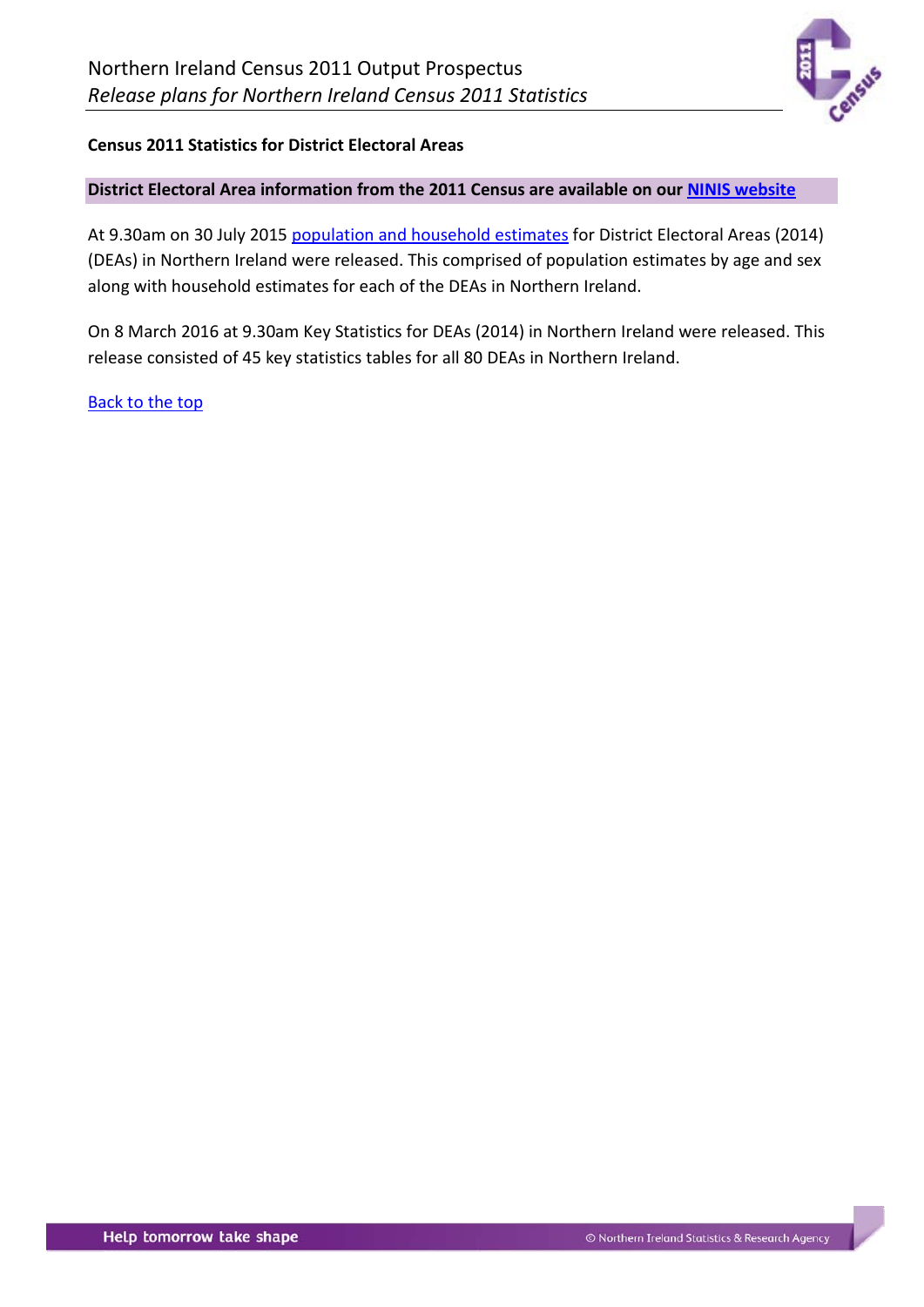

### <span id="page-11-0"></span>**Microdata**

As with previous Censuses, NISRA is committed to producing Microdata Samples of Anonymised Records (SARs) from the 2011 Census. This work is being advanced collaboratively with the other UK Census Offices and in conjunction with key users.

The products that are available are:

**[Teaching File \(1% Sample of Individual Records\)](http://www.nisra.gov.uk/census/2011/results/specialist-products/microdata-teaching-file.html)**

### **Microdata Data Teaching File from the 2011 Census are available on our [NINIS website](http://www.ninis2.nisra.gov.uk/public/SearchResults.aspx?sk=microdata;)**

This file is considerably less detailed than the file made available under end-user licence in 2001. It constitutes a 'taster' file, of particular use in teaching. The file was published on 23 January 2014 and is available to download from th[e NINIS website.](http://www.ninis2.nisra.gov.uk/public/SearchResults.aspx?sk=microdata;)

More information on the teaching file can be found in [Microdata Teaching File -](http://www.nisra.gov.uk/archive/census/2011/results/microdata-product-overview.pdf) Product Overview document.

### **[Secure Files](http://www.nisra.gov.uk/census/2011/results/specialist-products/secure-microdata.html)**

An anonymised sample of individuals and an anonymised sample of households - the maximum size of these samples is 10%. These samples are the most detailed available.

Accordingly, in Northern Ireland, they will only be available in the safe-setting within NISRA Headquarters, McAuley House. Other arrangements have been made across the rest of the UK. To get access to the secure file you will need to submit a project proposal, become an approved researcher, complete safe researcher training and obtain BPSS security clearance. We have a dedicated team of Research Support Officers who can guide you through the process.

### **[Safeguarded File](http://www.nisra.gov.uk/census/2011/results/specialist-products/safeguarded-microdata.html)**

This will be a random anonymised sample of up to 5 per cent of individuals, which will be available to registered users via specific end-user licence arrangements. This sample will be drawn from, and hence overlap with, the proposed secure sample (maximum of 10%) of individuals mentioned above. The level of detail included for each record in the sample will however be adjusted (i.e. it will be less detailed) to reflect the associated access arrangements and the need to preserve the confidentiality of the information, which is paramount.

For further information on how to access safeguarded samples and register as a user go to the UK [Data Service Website.](http://census.ukdataservice.ac.uk/get-data/microdata/2011-micro-plans.aspx)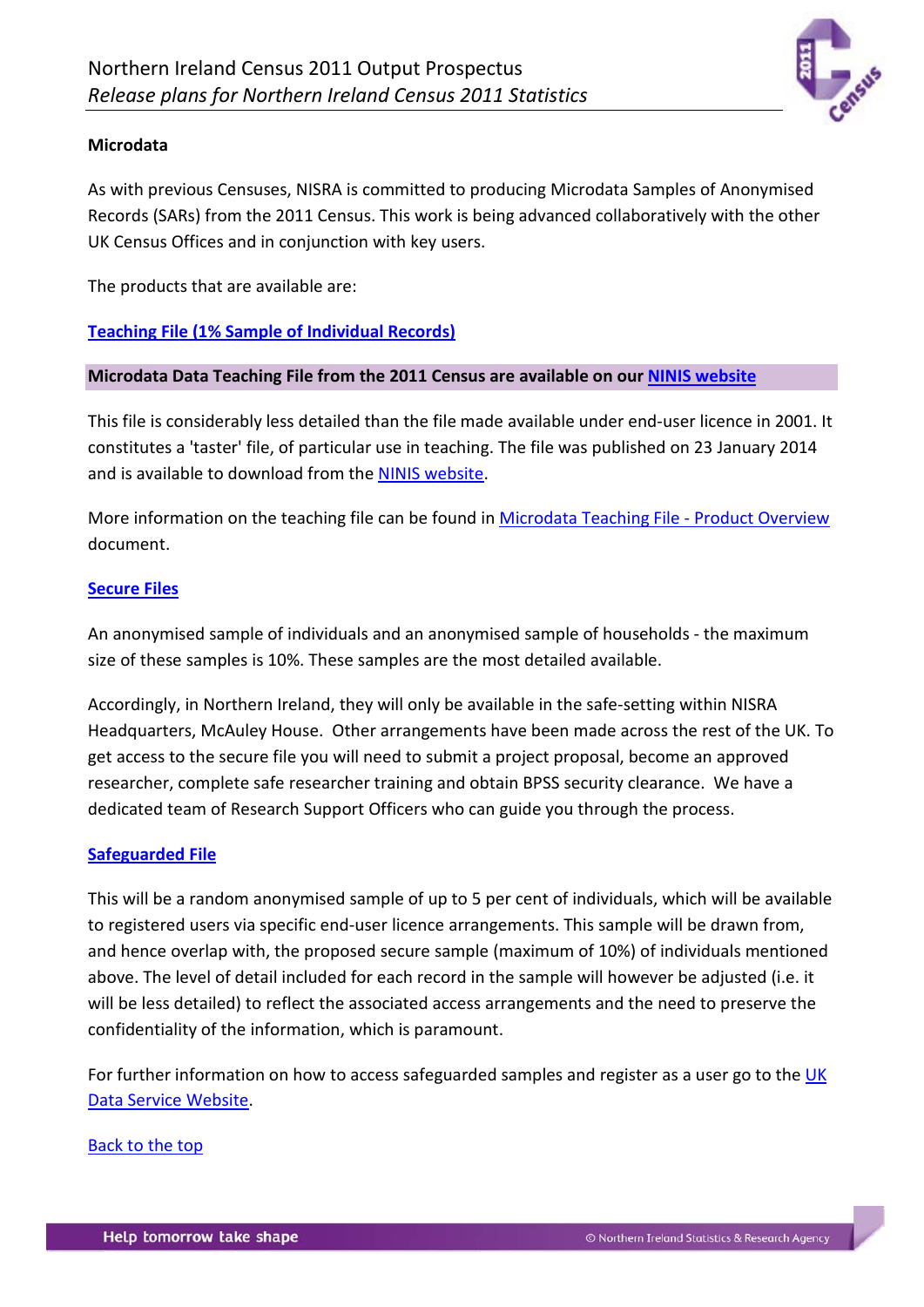

### **Flow Data**

Origin-destination statistics (also known as flow data) is available for the UK, comprising the travel to work or place of study and migration patterns of individuals cross-tabulated by variables of interest (for example occupation).

The UK Statistical Disclosure Control working group agreed that the protection of the most detailed flow data tables will come from the licensing/access conditions. This is a change from the 2001 Census, where the protection for similar outputs came from the post-tabular small cell adjustment which still allowed wide and easy access, but also adversely affected the utility of the outputs. Therefore, some cross tabulations (for small geographies) will only be available under special agreement.

The public tables were released in four batches, which are listed below:

- **1.** [Workplace tables](http://www.nisra.gov.uk/census/2011/results/uk-origin-destination.html) originally released 25 July 2014, revised 25 November 2014 and included 3 tables.
- **2.** [Migration and Student Tables -](http://www.nisra.gov.uk/census/2011/results/uk-origin-destination.html) originally published 25 July 2014, revised 25 November 2014 and included 4 tables.
- **3.** [Origin-destination Statistics on Migration, Workplace and Students for Local Authorities](http://www.nisra.gov.uk/census/2011/results/uk-origin-destination.html) [in the United Kingdom](http://www.nisra.gov.uk/census/2011/results/uk-origin-destination.html) - originally published 25 July 2014, revised 25 November 2014 and included 11 tables.
- **4.** [Further origin-destination Statistics on Migration for Local Authorities](http://www.nisra.gov.uk/census/2011/results/uk-origin-destination.html) in the United [Kingdom](http://www.nisra.gov.uk/census/2011/results/uk-origin-destination.html) - published 25 March 2015 and included 5 tables.

All the tables are available to download from the **NOMIS** website.

### <span id="page-12-0"></span>**Combined Grid Square Product**

### **Combined Grid Square Product from the 2011 Census is available on our [NINIS website](http://www.ninis2.nisra.gov.uk/public/SearchResults.aspx?sk=combined;grid;square*&AllAny=1&numToFetch=200&DataInterBoth=1&FromAdvanced=true&dsk=136&dsv=Census%202011&gk=&gv=&sy=1981&ey=2037)**

The [Combined Grid Square product](http://www.nisra.gov.uk/census/2011/results/grid-square.html) was released on 15 October 2015 at 9.30am.

This product provides basic 2011 Census statistics for a combination of 1 kilometre and 100 metre grid squares in Northern Ireland.

This information is available to download from the [Northern Ireland Neighbourhood Information](http://www.ninis2.nisra.gov.uk/public/SearchResults.aspx?sk=grid;square*&AllAny=1&numToFetch=200&DataInterBoth=1&FromAdvanced=true&dsk=136&dsv=Census%202011&gk=&gv=&sy=1981&ey=2037)  [Service \(NINIS\)](http://www.ninis2.nisra.gov.uk/public/SearchResults.aspx?sk=grid;square*&AllAny=1&numToFetch=200&DataInterBoth=1&FromAdvanced=true&dsk=136&dsv=Census%202011&gk=&gv=&sy=1981&ey=2037) website and is accompanied a code book and guidance note.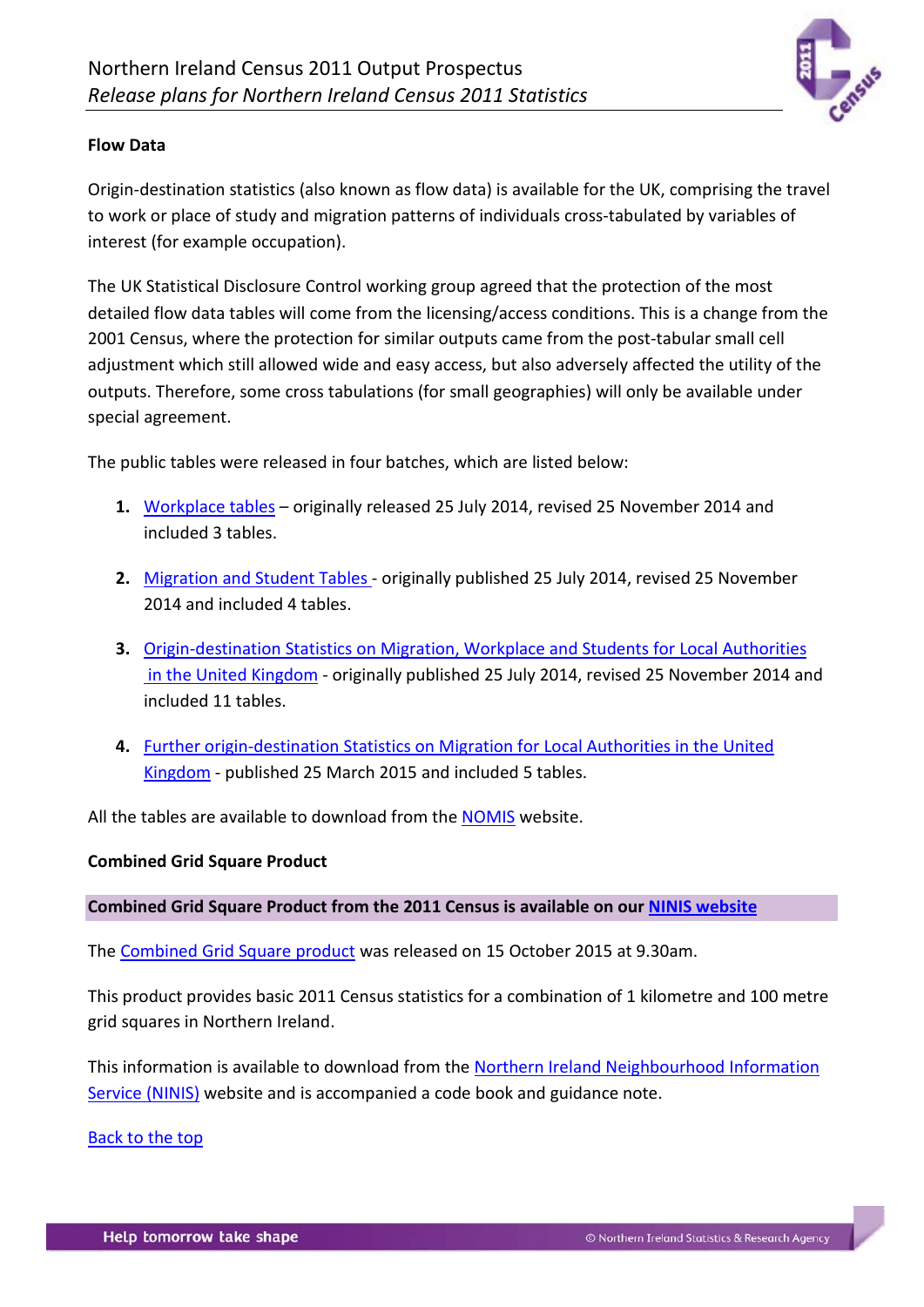

### <span id="page-13-0"></span>**Alternative population bases**

After due consideration it has been determined that statistics will be provided, from the Northern Ireland 2011 Census, for three alternative populations. Details of these populations are provided below. [Table layouts](http://www.nisra.gov.uk/archive/census/2011/results/alternative-populations-table-layouts.xlsx) for these tables are now available.

### **Non-UK born Short-term residents**

# **Short-term Resident Population Statistics from the 2011 Census are available on our [NINIS](http://www.ninis2.nisra.gov.uk/public/SearchResults.aspx?sk=(Short-Term;Residents)&AllAny=1&numToFetch=200&DataInterBoth=1&FromAdvanced=true&dsk=136&dsv=Census%202011&gk=&gv=&sy=1981&ey=2037)  [website](http://www.ninis2.nisra.gov.uk/public/SearchResults.aspx?sk=(Short-Term;Residents)&AllAny=1&numToFetch=200&DataInterBoth=1&FromAdvanced=true&dsk=136&dsv=Census%202011&gk=&gv=&sy=1981&ey=2037)**

Univariate outputs provide population estimates for non-UK born short-term residents. A shortterm resident is someone born outside of the UK who, on 27 March 2011, had stayed or intended to stay in the UK for a period of three months or more but less than 12 months. Most outputs are at the Northern Ireland level only.

Short-term resident [population statistics](http://www.nisra.gov.uk/census/2011/results/alternative-populations.html) were published on the NINIS website at 9.30am on 24 September 2014.

### **Workplace population**

### **Workplace Population Statistics from the 2011 Census are available on our [NINIS website](http://www.ninis2.nisra.gov.uk/public/SearchResults.aspx?sk=Workplace;Population*&AllAny=1&numToFetch=200&DataInterBoth=1&FromAdvanced=true&dsk=136&dsv=Census%202011&gk=&gv=&sy=1981&ey=2037)**

Outputs for this alternative population provide population estimates for a given geography during standard working hours therefore taking account of the number of people who, for example, travel into a city to work. Effectively, this is a geographic redistribution of the usually resident population who are in employment and currently working, allocated to their place of work.

[Workplace population statistics](http://www.nisra.gov.uk/census/2011/results/alternative-populations.html) were published at 9.30am on 19 November 2014.

### **Daytime population**

### **Daytime Population Statistics from the 2011 Census are available on our [NINIS website](http://www.ninis2.nisra.gov.uk/public/SearchResults.aspx?sk=Daytime;Population*&AllAny=1&numToFetch=200&DataInterBoth=1&FromAdvanced=true&dsk=136&dsv=Census%202011&gk=&gv=&sy=1981&ey=2037)**

The daytime population provides estimates for an area's population during a workday. The population includes all usual residents who are working or studying in the area along with those who are not working or studying in the week before Census and are usually resident in the area. This base has been produced for the usually resident population (those who are resident or intending to be resident in the UK for 12 months or more).

[Daytime population statistics](http://www.nisra.gov.uk/census/2011/results/alternative-populations.html) were published at 9.30am on 18 December 2014. The outputs are mostly univariate on a number of topics for example, approximated social grade, industry, occupation and qualifications.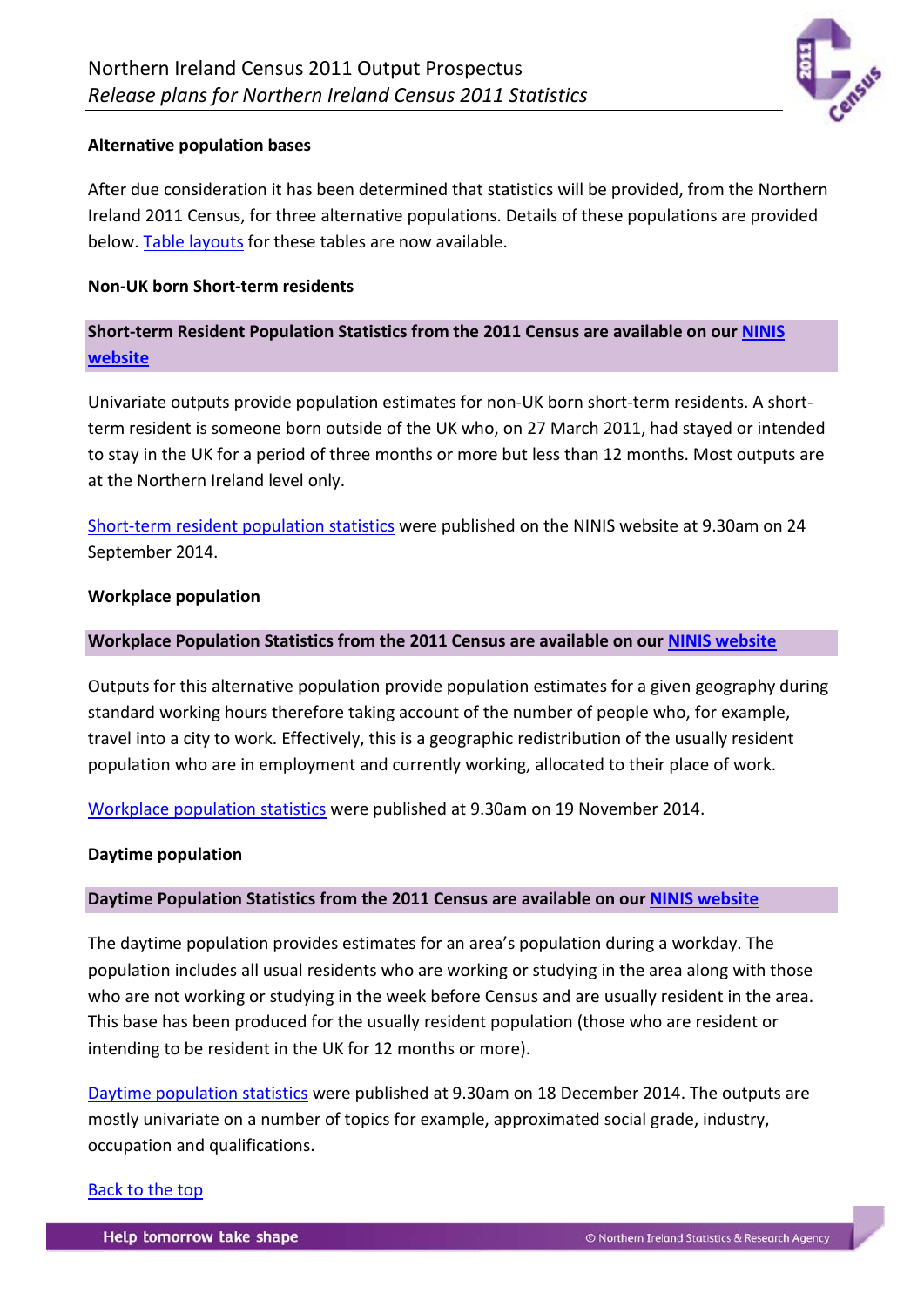

### <span id="page-14-0"></span>**Travel to Work or Place of Study**

### **Detailed Characteristics Statistics from the 2011 Census are available on our [NINIS website](http://www.ninis2.nisra.gov.uk/public/SearchResults.aspx?sk=DC7*&AllAny=1&numToFetch=200&DataInterBoth=1&FromAdvanced=true&dsk=136&dsv=Census%202011&gk=&gv=&sy=1981&ey=2037)**

#### **Local Characteristics Statistics from the 2011 Census are available on our [NINIS website](http://www.ninis2.nisra.gov.uk/public/SearchResults.aspx?sk=LC7*&AllAny=1&numToFetch=200&DataInterBoth=1&FromAdvanced=true&dsk=136&dsv=Census%202011&gk=&gv=&sy=1981&ey=2037)**

On the 26 February 2015 at 9.30am a number of tables were published that covered the topic of travel to work or place of study.

The tables in this release present data on method and distance of travel to work and place of study. Layouts for these tables are now available: [DC table layouts](http://www.nisra.gov.uk/archive/census/2011/results/detailed-characteristics-table-layouts.xlsx) and [LC table layouts.](http://www.nisra.gov.uk/archive/census/2011/results/local-characteristics-table-layouts.xlsx) The release included both Detailed and Local Characteristics (DC and LC) tables. There is 22 DC and 16 LC tables covering travel to work and 9 DC tables covering travel to place of study.

The Detailed Characteristics tables are available for Northern Ireland, Local Government Districts (LGDs), Health and Social Care Trusts (HSCTs), Education and Library Boards (ELBs) and NUTS level III (European Union Nomenclature of Units for Territorial Statistics).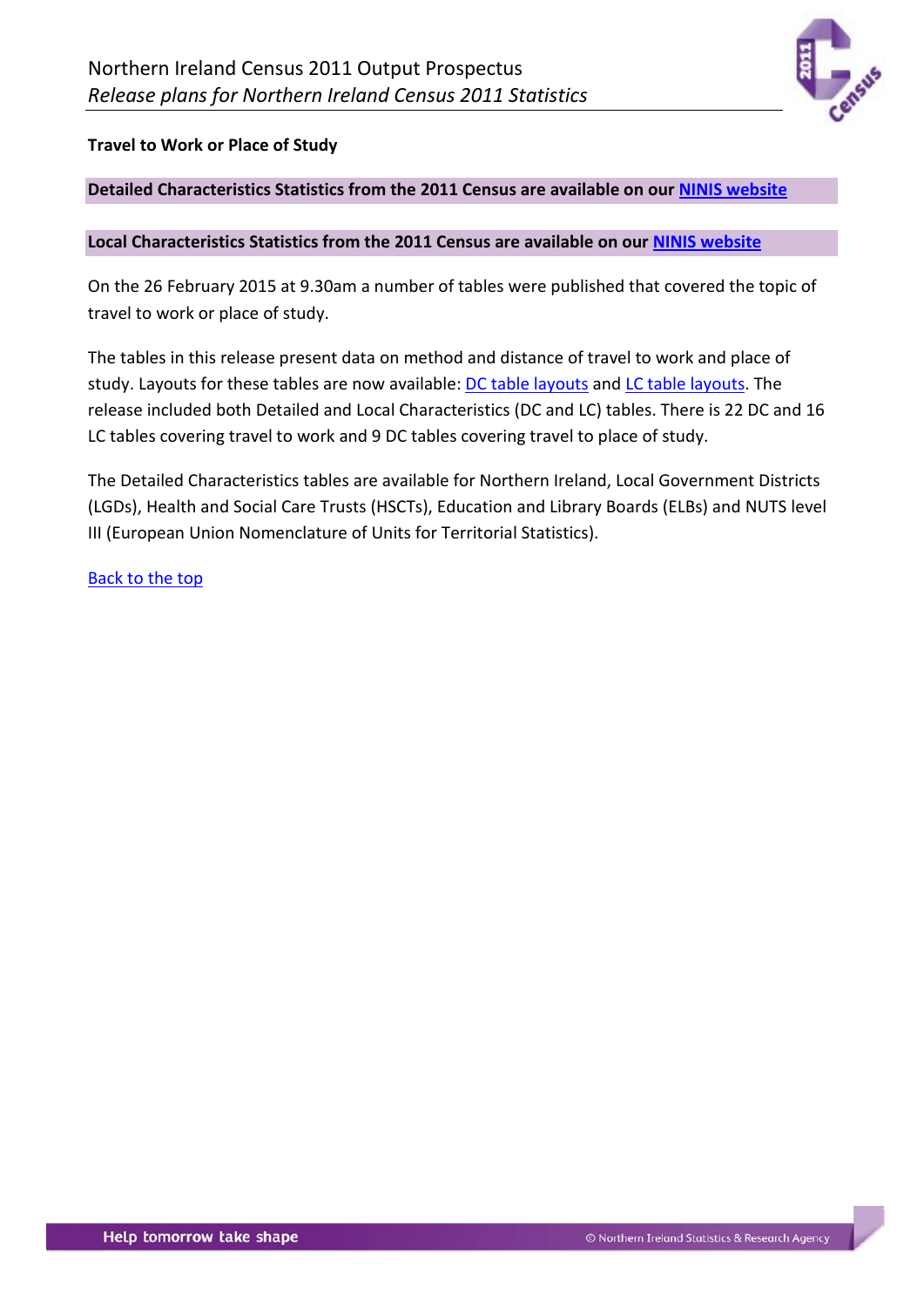

### <span id="page-15-0"></span>**UK Census Releases**

### **What is happening in England, Wales and Scotland?**

Simultaneous but separate 2011 censuses took place in England and Wales, run by the [Office for](http://www.ons.gov.uk/ons/guide-method/census/2011/index.html)  [National Statistics](http://www.ons.gov.uk/ons/guide-method/census/2011/index.html) (ONS), and Scotland, run by [National Records Scotland](http://www.gro-scotland.gov.uk/census/censushm2011/index.html) (NRS).

The Office for National Statistics (ONS) is responsible for disseminating Census 2011 statistics for England and Wales.

National Records of Scotland (NRS) is responsible for disseminating Census 2011 statistics for Scotland.

Northern Ireland Statistics and Research Agency (NISRA) is responsible for disseminating Census 2011 statistics for Northern Ireland.

ONS is also responsible for the publication of UK statistics (compiling comparable statistics from the UK statistical agencies). The [ONS prospectus](http://www.ons.gov.uk/ons/guide-method/census/2011/census-data/2011-census-prospectus/index.html) covers the publication, analysis and dissemination of UK statistics.

#### **UK Releases**

The [first release](http://www.ons.gov.uk/ons/rel/census/2011-census/population-and-household-estimates-for-the-united-kingdom/index.html) of census results for the UK took place at 9.30am on 17 December 2012. This release included population estimates of the usually resident population of the UK and its constituent countries, by age and sex. This combined rounded Scottish data with data already published for England, Wales and Northern Ireland.

[Release 1.2](http://www.ons.gov.uk/ons/rel/census/2011-census/population-estimates-by-five-year-age-bands--and-household-estimates--for-local-authorities-in-the-united-kingdom/index.html) of UK census population estimates took place at 9.30am on 21 March 2013. This release included population estimates by five-year age bands and sex, as well as household estimates for all UK local authorities (or equivalent). This combined rounded Scottish data with data already published for England, Wales and Northern Ireland.

[Release 1.3](http://www.ons.gov.uk/ons/rel/census/2011-census/population-estimates-by-single-year-of-age-and-sex-for-local-authorities-in-the-united-kingdom/index.html) of UK census population estimates was published at 9.30am on 31 July 2013 and contained population estimates by single year of age and sex for Local Authorities in the United Kingdom. These figures are unrounded.

[Release 2.1](http://www.ons.gov.uk/ons/rel/census/2011-census/key-statistics-and-quick-statistics-for-local-authorities-in-the-united-kingdom---part-1/index.html) took place at 9.30am on 11October 2013. This release comprised of 8 Key statistics and 15 Quick Statistics tables. These tables covered topics such as Ethnic Group, Country of Birth, Health and Housing. The release was accompanied by a statistics bulletin.

[Release 2.2](http://www.ons.gov.uk/ons/rel/census/2011-census/key-statistics-and-quick-statistics-for-local-authorities-in-the-united-kingdom---part-2/index.html) took place at 9.30am on 4December 2013. This release comprised 22 tables in total, both Key and Quick Statistics, and covered the topics of Qualifications and Labour Market.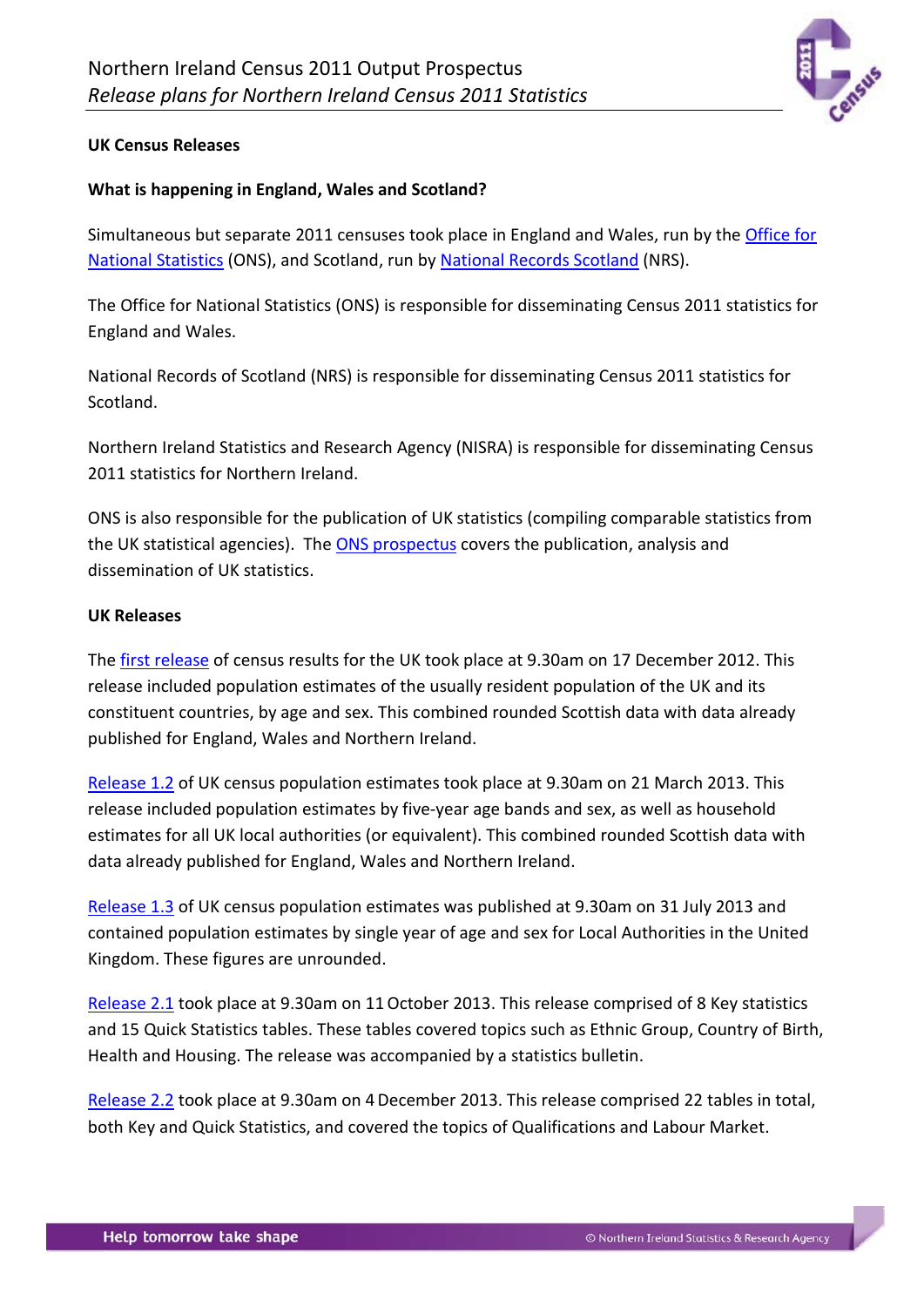

[Release 2.3](http://www.ons.gov.uk/ons/dcp19975_347616.xml) took place at 9.30am on 23 January 2014. This release comprised 27 tables in total, both Key and Quick Statistics, and covered the topics of Demography, Housing and Labour Market.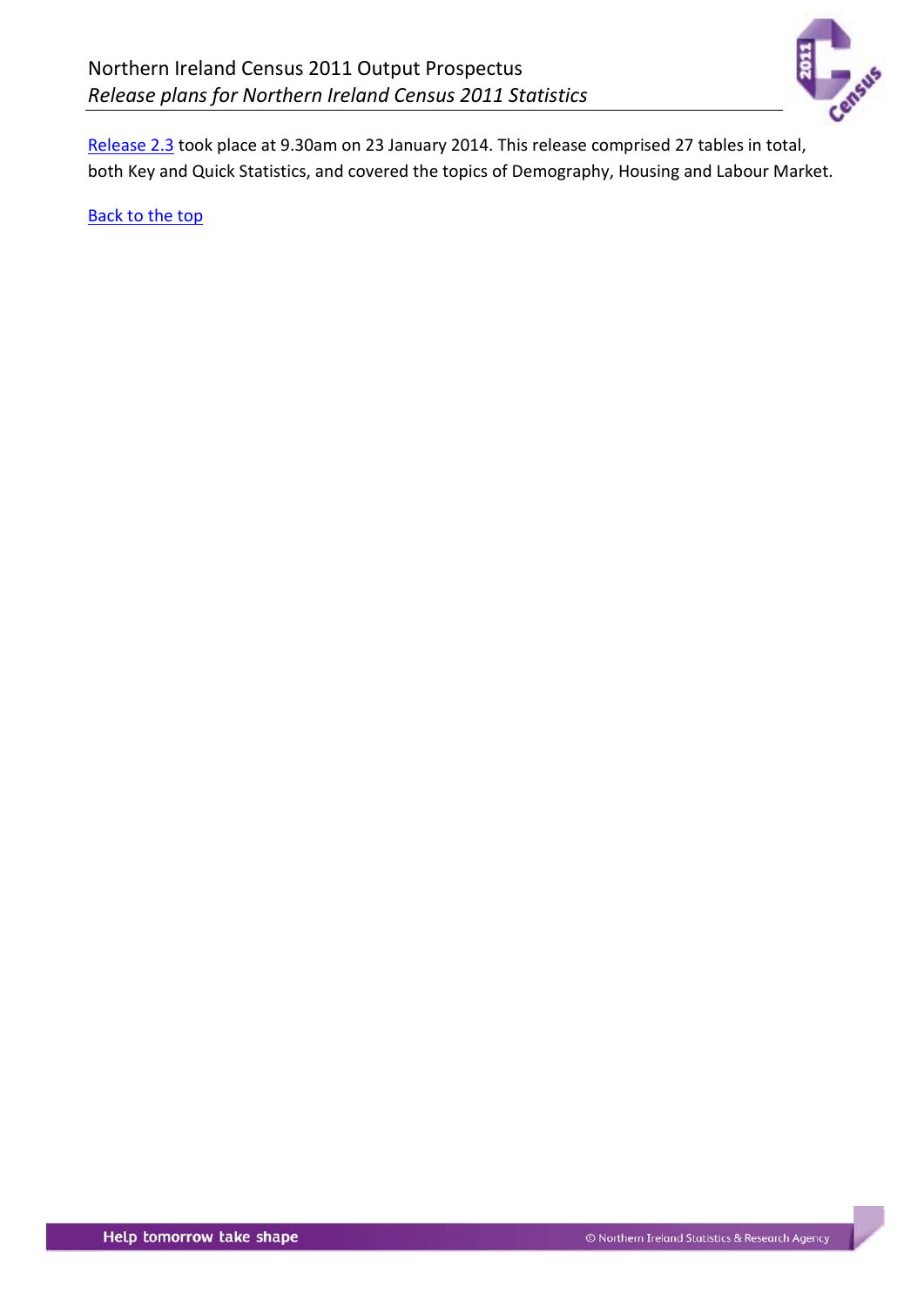

### <span id="page-17-0"></span>**2011 Census reporting and analysis**

All key releases of statistical data by NISRA will be accompanied by explanatory reporting and analysis to supplement the tables. The simultaneous release of information on NINIS will give immediate access to charting and mapping facilities, as well as metadata. The content of the Northern Ireland Census 2011 was agreed in advance with the other government departments and census statistics will be used in statistical outputs across government.

Further census analysis is now available in the form of short stories presented through infographics. At present these cover the topics, Religion, No Religion, older people, national identity and Northern Ireland as 100 people. There is also general census information available for the 19 Northern Ireland Parliamentary Constituencies and the 11 new Local Government Districts. A Census 2011 timeline is also available. The short stories can be accessed on the [NINIS](http://www.ninis2.nisra.gov.uk/public/census2011analysis/index.aspx) website, the links have been provided below:

- Older People [\(Northern Ireland\)](http://www.ninis2.nisra.gov.uk/public/census2011analysis/olderpeople/index.aspx)
- National Identity [\(Northern Ireland\)](http://www.ninis2.nisra.gov.uk/public/census2011analysis/nationalidentity/index.aspx)
- Census 2011 [Timeline](http://www.ninis2.nisra.gov.uk/public/census2011analysis/timeline/index.aspx)
- Religion [\(Northern Ireland\)](http://www.ninis2.nisra.gov.uk/public/census2011analysis/religion/index.aspx)
- No Religion [\(Northern Ireland\)](http://www.ninis2.nisra.gov.uk/public/census2011analysis/noreligion/index.aspx)
- [Northern Ireland](http://www.ninis2.nisra.gov.uk/public/census2011analysis/100people/index.aspx) as 100 People
- [Parliamentary Constituencies/Assembly Areas](http://www.ninis2.nisra.gov.uk/public/census2011analysis/pc/index.aspx)
- [Local Government Districts 2014 -](http://www.ninis2.nisra.gov.uk/public/census2011analysis/lgd2014/index.aspx) Key Statistics
- Settlements (Bands  $A D$ ) as 100 people and 100 households
- [Local Government Districts 2014 as 100 people and 100 households](http://www.ninis2.nisra.gov.uk/public/census2011analysis/lgd2014peoplehouseholds/index.aspx)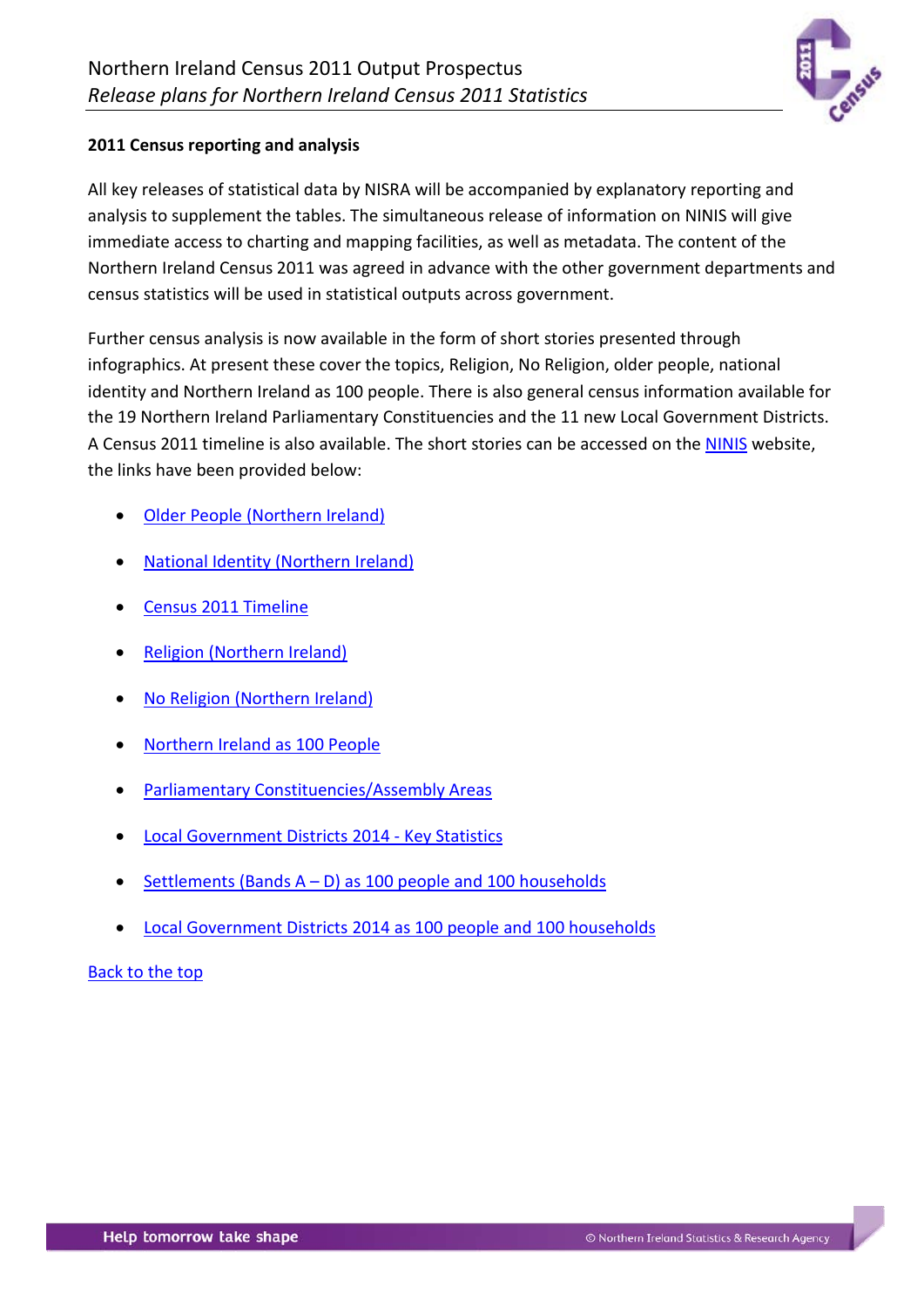

### <span id="page-18-0"></span>**Commissioned tables**

### **Commissioned Tables from the 2011 Census are available on our [NINIS website](http://www.ninis2.nisra.gov.uk/public/SearchResults.aspx?sk=CT*&AllAny=1&numToFetch=200&DataInterBoth=1&FromAdvanced=true&dsk=136&dsv=Census%202011&gk=&gv=&sy=1981&ey=2037)**

### **Northern Ireland**

NISRA will continue to provide a commissioned table service for Northern Ireland census statistics.

Commissioned tables (from the Census 2011) will be available on demand from Census Customer Services. Commissioned tables will be constrained by the data that are available at each stage, by the similarity to what NISRA plans to release, and by statistical disclosure control.

In addition to the tables prepared for the standard outputs from the Northern Ireland Census 2011, tables may be independently commissioned when customer requirements are not met by data available in the published tables.

Commissioned tables service was opened in three stages:

- 1. Requests for Northern Ireland level data will be considered after all Detailed Characteristics tables are published at the Northern Ireland level (opened in September 2013);
- 2. Requests for Local Government District/Super Output Area level data will be considered after Detailed Characteristics tables are published at outstanding geographic levels (opened in November 2013); and
- 3. Requests for Small Area level data will be considered after the publication of the Local Characteristics tables (opened in March 2014).

Commissioned tables will be issued to the requesting customer under an [Open Government](http://www.nationalarchives.gov.uk/doc/open-government-licence/version/)  [Licence \(OGL\)](http://www.nationalarchives.gov.uk/doc/open-government-licence/version/) by the provision of a link to a URL on the NISRA website and are then available free to all other users.

A full list of commissioned tables from the 2011 Census can be accessed: [http://www.nisra.gov.uk/archive/census/2011/commission/c\\_table\\_lookup\\_2011.xlsx](http://www.nisra.gov.uk/archive/census/2011/commission/c_table_lookup_2011.xlsx)

The cost of the commissioned output reflects the amount of time taken to develop the tables together with statistical disclosure check (pre and post production) and associated processes. The charges reflect the Full Economic Costs associated with the delivery of the service. If the customer requires delivery via portable media (CD/DVD) an additional charge will be made to cover the costs of administration, production and delivery.

All charges are subject to VAT at the standard rate.

The table below gives customers a guide to how much their commissioned table will cost. However the customer services team will consider each request on a case-by-case basis, and will agree the final cost with the customer prior to any work commencing.